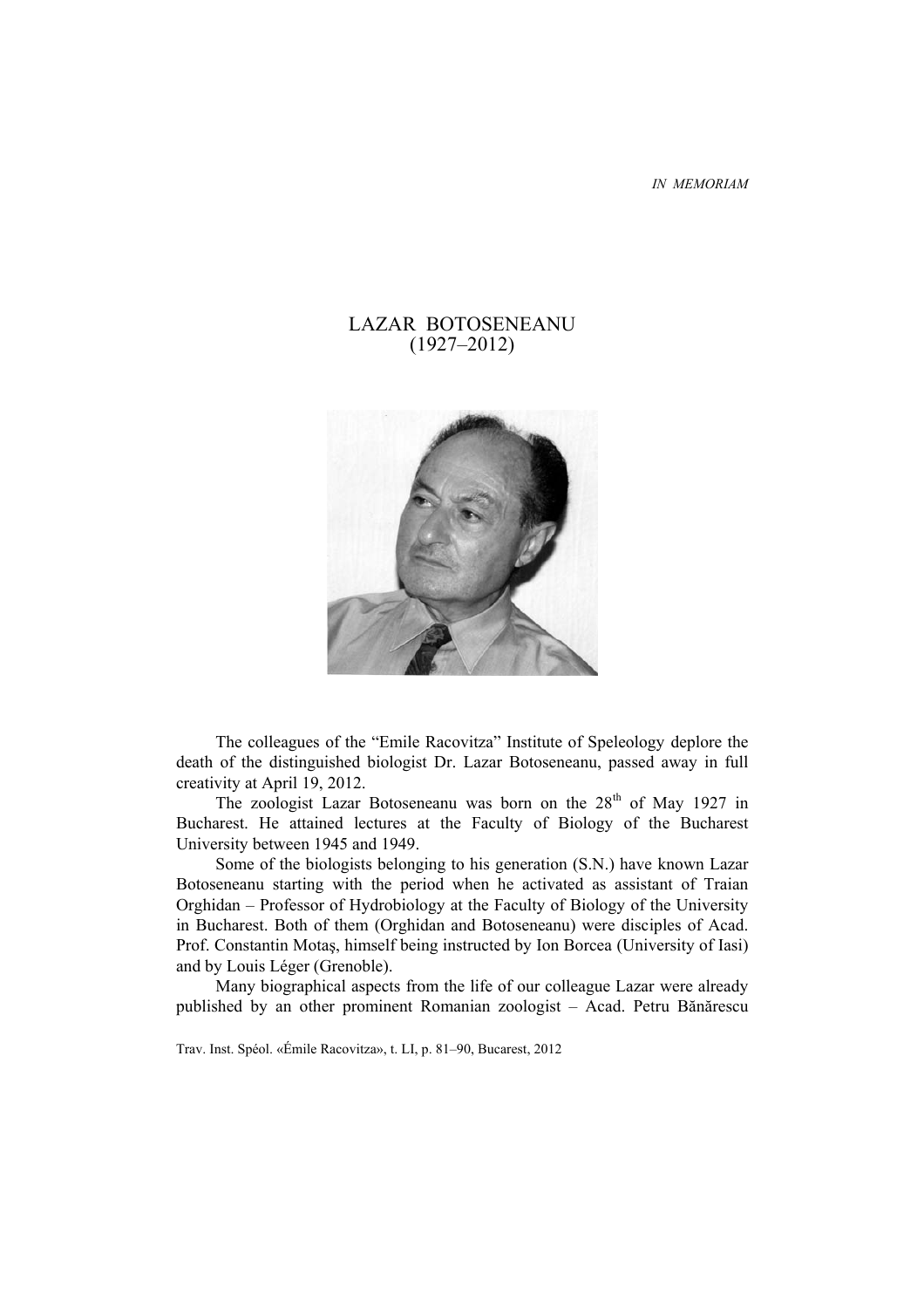(2001) with the occasion of anniversary of Botosaneanu at 75 years. Here, we try to remember mostly what he represented for the biospeleological research.

He had a fruitful research activity in the "Emile Racovitza" Institute of speleology during 22 years, just from the beginning of its reorganization (1956) by Prof. C. Motaş. In fact, Lazar Botoseneanu was that who, in 1956, proposed to the other biologists from the "Emil Racovitza Institute (S. Negrea, A. Negrea) to reunite themselves in a research and exploratory frame – The "Banat team" – name given after one of the historical provinces of Romania – Banat, insufficient explored until then from speleological viewpoint, and remained "unclaimed" by other speleological teams which already started the extensive study of the caves from other karst regions of our country.

The "Banat team" had to study over 200 new caves (cartography, description, fauna collecting campaigns).



The "Banat team" together with Professor Constantin Motaş (in center) and his wife (center-left) on the Cozla Mountain (1958). From center to right: Alexandrina Negrea, Ştefan Negrea and Lazar Botoseneanu.

Some of us (S.N.) remember the exploratory campaigns carried out together with Botoseneanu (many of them building one month each) when the team members sheltered themselves in isolated cottages or hutments with clay-floor, worked and debated until late in night at the light of fire. Beside the hard work on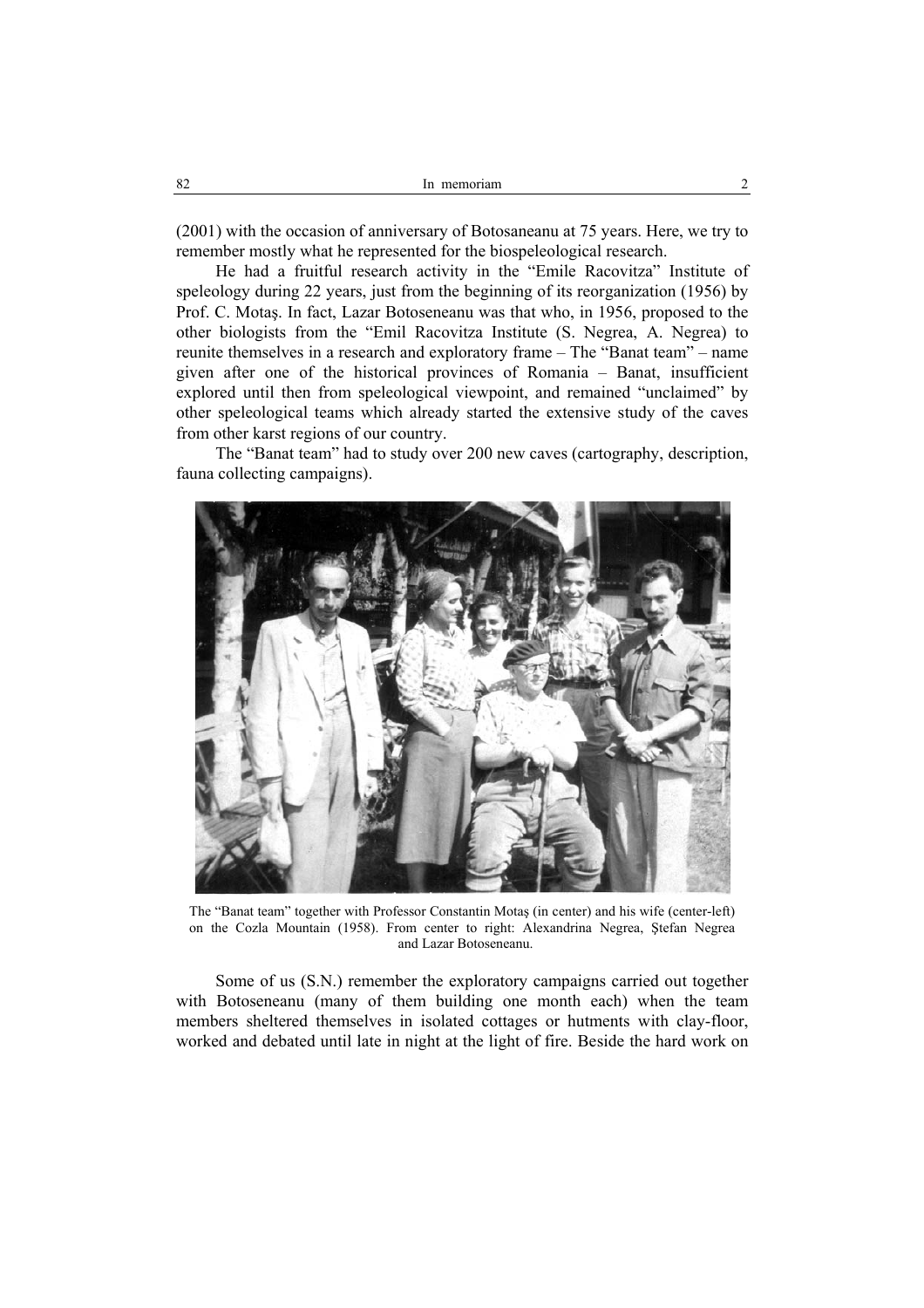the field, Lazar did not hesitate to urge the fellows of expedition to visit all cultural objectives from the studied areas to "educate" themselves. Indeed, Lazar was a fine culture man and an artist. During the Second World War, when he was obliged to have the David Star on his coat, his artistic skills as bassoonist helped him to earn his money as player in the Romanian Radio Orchestra. In that period he lived in the building of the Faculty of Biology in Bucharest. After that, when the war had finished, Lazar together with professor T. Orghidan organized cultural evenings at the Speleological Institute in Bucharest, between the distinguished invited speakers being R. Drăghici, the former impressario of the great composer and vilonist George Enesco.



Cluj-Napoca, 6<sup>th</sup> October 1971. L. Botoseneanu (fifth to the right) together with speleologists from Romania and abroad at the Semicentenary of the "Emile Racovitza" Institute.

In 1978, because of a series of letters sent to the "Free Europe" broadcast, in which he criticized the anti-scientifically politics of the Ceauşescu government, Lazar Botoseneanu was dismissed from institute, and together with his wife and daughters had to leave Romania.

From 1979 until 1992 Botoseneanu was curator at the Zoological Museum of the University of Amsterdam. Then he was honorary staff member of the Zoological Museum, member of the editorial and advisory board of *Hidrobiologia – Journal of Limnology.*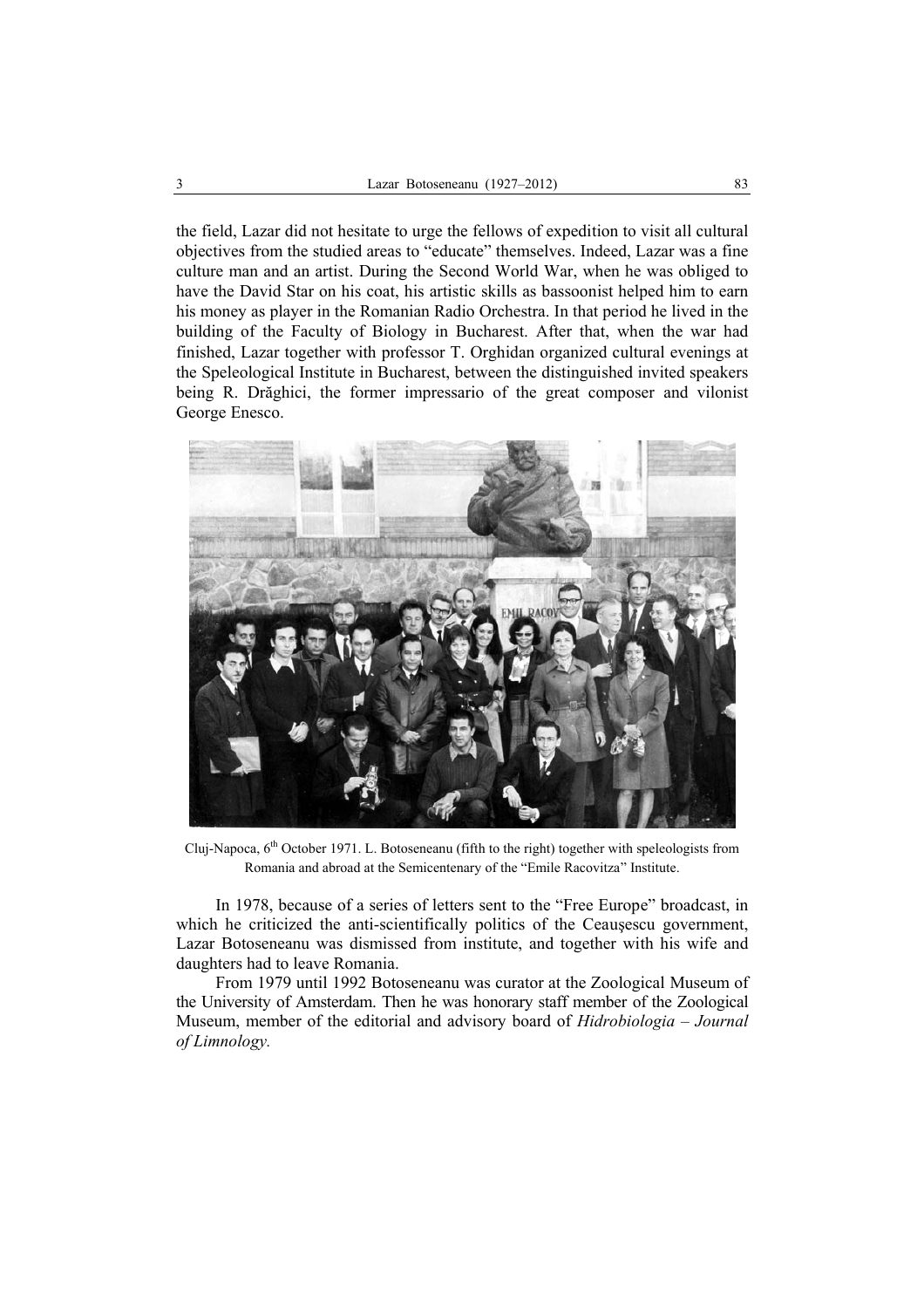Later, after he was established in Amsterdam, he continued to keep touch with some of his colleagues and friends from Romania, many times helping them with drugs dispatched from Netherlands. He remained just to the end of his life fond by the Romanian landscapes and did not hesitate to declare this during his trips in Romania.



L. Botoseneanu together with S. Negrea enjoying the natural landscape at Slanic-Prahova (September, 1995)

He continued to collaborate with the researches of the "Emile Racovitza" Institute of Speleology until 2011, the last article, written with S. Negrea in 2010, being a remember of the fruitfully expeditions in Cuba (1969 and 1973) carried out with the participation of the great geographer and writer Antonio Nunez – at that time, the president of the Cuban Academy.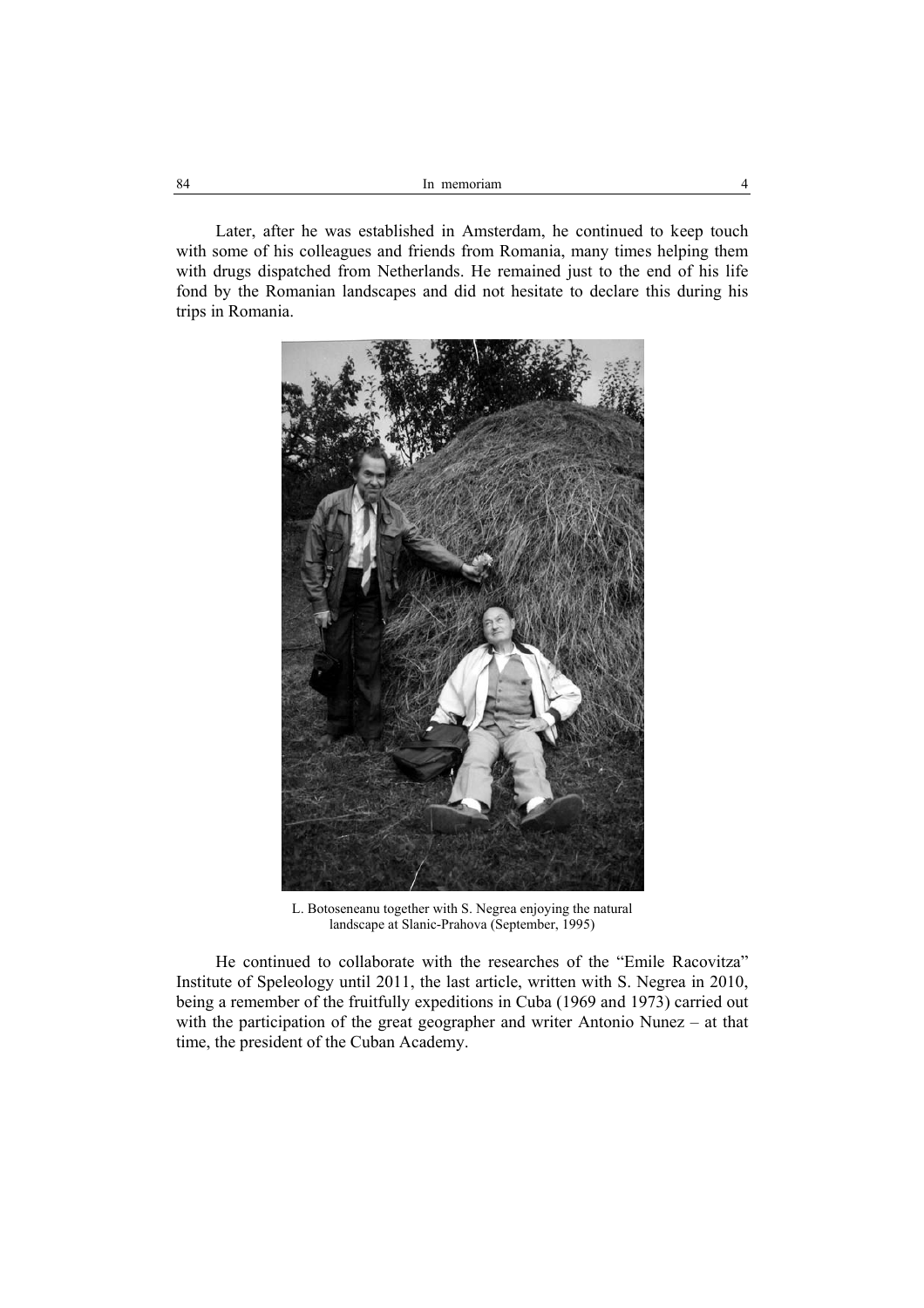

The "Banat team" reunited after years (1995 at Zamfira Monastery). From right to left: S. Negrea, A. Negrea and L. Botoseneanu.

Lazar Botoseneanu was a reputate entomologist, specialist in Trichoptera, but also a prominent hydrobiologist, famous through his studies in crenobiology, efficient contributor of J. Ilies who clasified the running waters of Eaters.

He also collected and identified fauna from various subterranean environments (hyporheic, MSS, etc.) and published his results in Romania and abroad. During his life, Lazar Botoseneanu described 300 new species of caddisfly from Europe, Near East, northern Asia and Caribbean Islands.

Dr. Botoseneanu also discovered and described many species of stygobitic Isopoda species from different geographic areas of the World.

His major contribution in Biospeleology, more precisely in the Stygobiology, was the editing, in 1998, the volume "Stygofauna Mundi" in which 65 famous specialists in zoology had written in 740 pages and 89 chapters about different groups of animals inhabiting in subterranean waters, Botoseneanu being author of 7 chapters.

Between 1985 and 1992, Dr. Botoseneanu has been co-editor (together with Prof. Jan H. Stock) of the journal "Stygobiologia".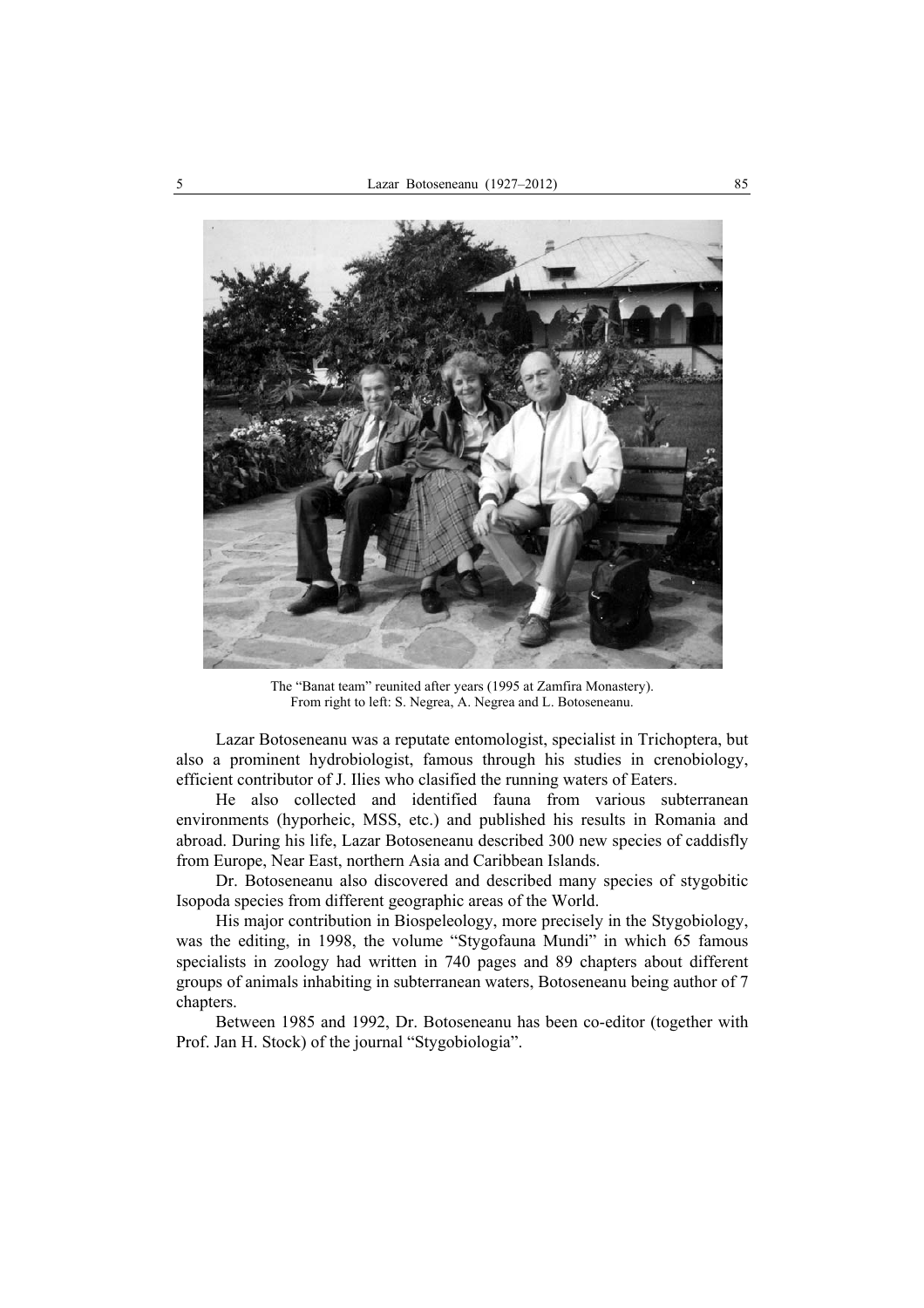On 19<sup>th</sup> of April 2012 Lazar Botoseneanu passed away after he suffered a surgical intervention.

In memoriam of our great colleague and friend, we added above some significant pictures from different moments of his activity in our Institute.

#### **PUBLICATIONS OF LAZAR BOTOSENEANU (2001–2010)**

The complete list of publications (279 titles) of L. Botoseneanu since 1948 until 2001 was presented by P. Banarescu in 2001 "Lazare Botoseneanu at 75 years" *Travaux du Muséum National d'Histoire Naturelle «Grigore Antipa»*, 43, 437-456. Here we present the list of his publications from the last part of his life and not included in the former list.

#### 2001

Botoseneanu, L., Morphological rudimentation and novelties in stygobitic Cirolanidae (Isopoda: Cymothoidea). Vie et milieu (Life and Environment), 51(1): 37–54, 2001.

Botoseneanu, L., *Sericostoma flavicorne* Schneider, 1845 and *Sericostoma schneideri* Kolenati, 1848: two distinct species in *Sericostoma* Latreille, 1825 (Insecta: Trichoptera: Sericostomatidae) and the correct use of their names. Bulletin de la Société entomologique de France 106(5): 518–520, 2001.

Botoseneanu, L., Cayman Islands; Turks and Caicos Islands; some Leeward and Windward Islands; Barbados, Trinidad and Tobago, Venezuelan Islands. Encyclopedia Biospeologica, 3, 1387–1395, 2001.

Botoseneanu, L., Giudicelli, J., *Wormlandia langohri* spec. nov. from temporary streams of southeastern France (Trichoptera: Philopotamidae). Opuscul. Zool. Fulmin., 190: 1–5, 2001.

Botoseneanu, L., Gonzalez, M.A., Sur la variabilité de deux espèces oustpaléarctiques de *Tinodes* Curtis (Trichoptera, Psychomyiidae). Beaufortia – Bull. Zool. Mus. Amsterdam, 51(13): 221–225, 2001.

## 2002

Botoseneanu, L., A classical case of insular radiation: the *Hydroptila* species of La Reunion. Nova Suppl. Ent., 15, 323–330, 2002.

Botoseneanu, L., An annotated checklist of caddisflies from the Caribbean Islands, with distribution and biogeography (Insecta, Trichoptera). Bulletin de la Société entomologique de France, 107(1): 79–108, 2002.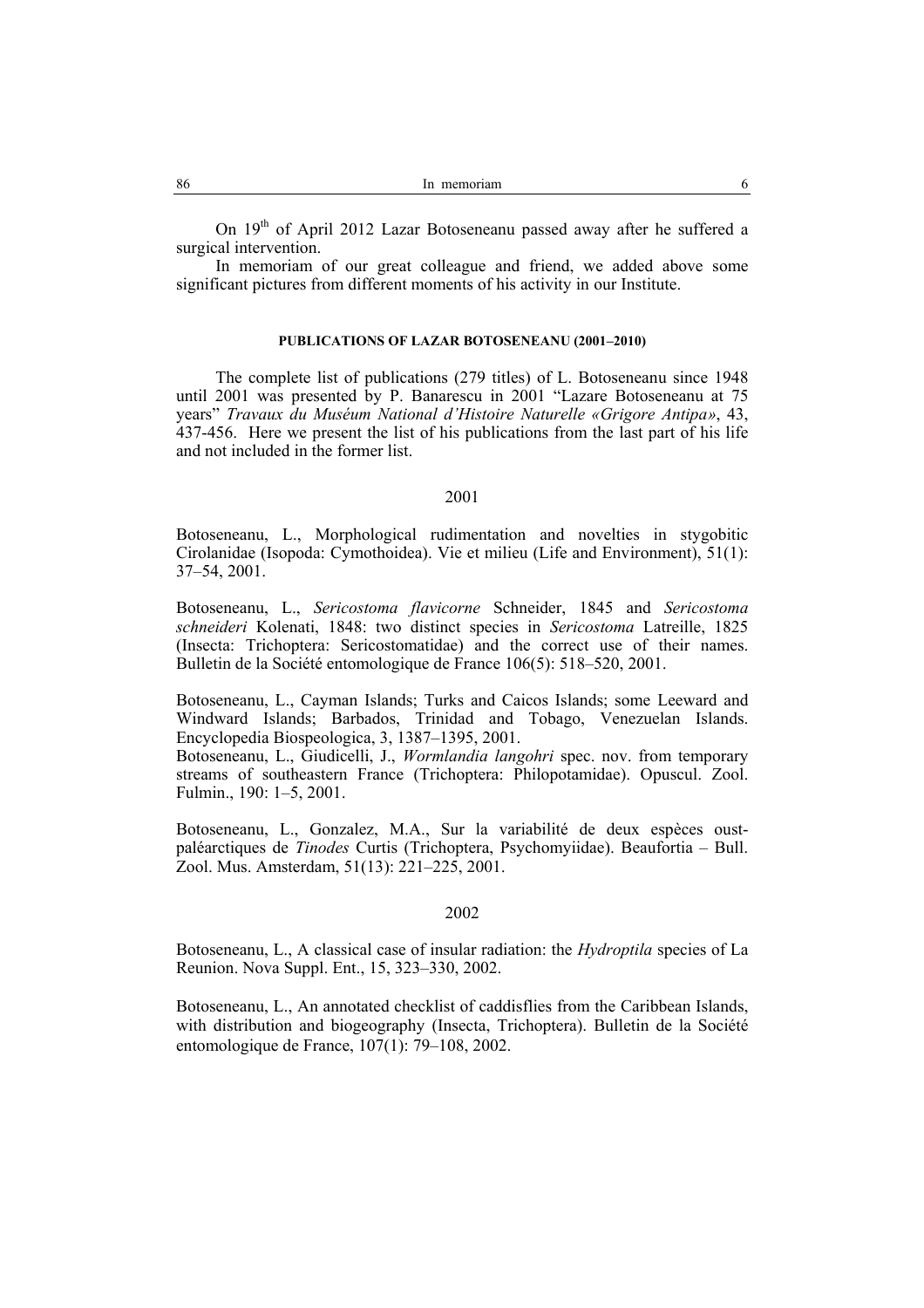Botoseneanu, L., Iliffe, Th.M., Notes on the intraspecific variability of *Cirolanides texensis* Benedict, 1896 (Isopoda: Cirolanidae) from Texas and Mexico. Bulletin de l'Institut Royal des Sciences Naturelles de Belgique, Biologie, 72: 85–89, 2002.

Botoseneanu, L., Iliffe, Th.M., Stygobitic isopod crustaceans, already described or new, from Bermuda, the Bahamas and Mexico. Bulletin de l'Institut Royal des Sciences Naturelles de Belgique, Biologie, 72: 73–83, 2002.

Botoseneanu, L., Viloria, A.L., The caddisfly (Insecta, Trichoptera) of Isla de Mararita (Venezuela) – with description of two new species. Deutsches Ent. Zeitschrift, 49(1): 105–111, 2002.

#### 2003

Botoseneanu, L., Notes sur quelques Hydroptilidae des îles Canaires (Trichoptera). Bulletin de la Societe entomologique de France, 108(1):107, 2003.

Botoseneanu, L., New stygobiontic isopods (Isopoda, Cirolanidae, Anthuridae) from caves in Sulawesi, Indonesia. Bulletin de l'Institut Royal des Sciences Naturelles de Belgique, Biologie, 73: 91–105, 2003.

Botoseneanu, L., Andersen, T., A caddisfly from Madagascar subfossil resin (copal) (Trichoptera, Leptoceridae). Bulletin de la Société entomologique de France, 108(4): 405–407, 2003.

Botoseneanu, L., Dumont, B., Une novelle epèces de *Metanoea* McLachlan des Préaples du Vercors (Trichoptera, Limnephilidae). Bulletin de la Société entomologique de France, 108(3): 236, 2003.

Botoseneanu, L., Iliffe, Th.M., A new genus of stygobitic / troglomorphic Cirolanid (Isopoda: Cirolanidae) from a "blue hole" cave in the Bahamas. Bulletin de l'Institut Royal des Sciences Naturelles de Belgique, Biologie, 73: 81–90, 2003.

Botoseneanu, L., Iliffe, Th.M., A new species of the stygobitiv Cirolanid genus *Bahalana* from the Caicos Islands in the Caribbean (Isopoda: Cirolanidae). Travaux du Muséum National d'Histoire Naturelle «Grigore Antipa», 45: 83–93, 2003.

#### 2004

Botoseneanu, L., *Plectrocnemia brevis*, a caddisfly species (Trichoptera) new for the fauna of The Netherlands. Entomologische Berichten Amsterdam, 64(3): 97–98, 2004.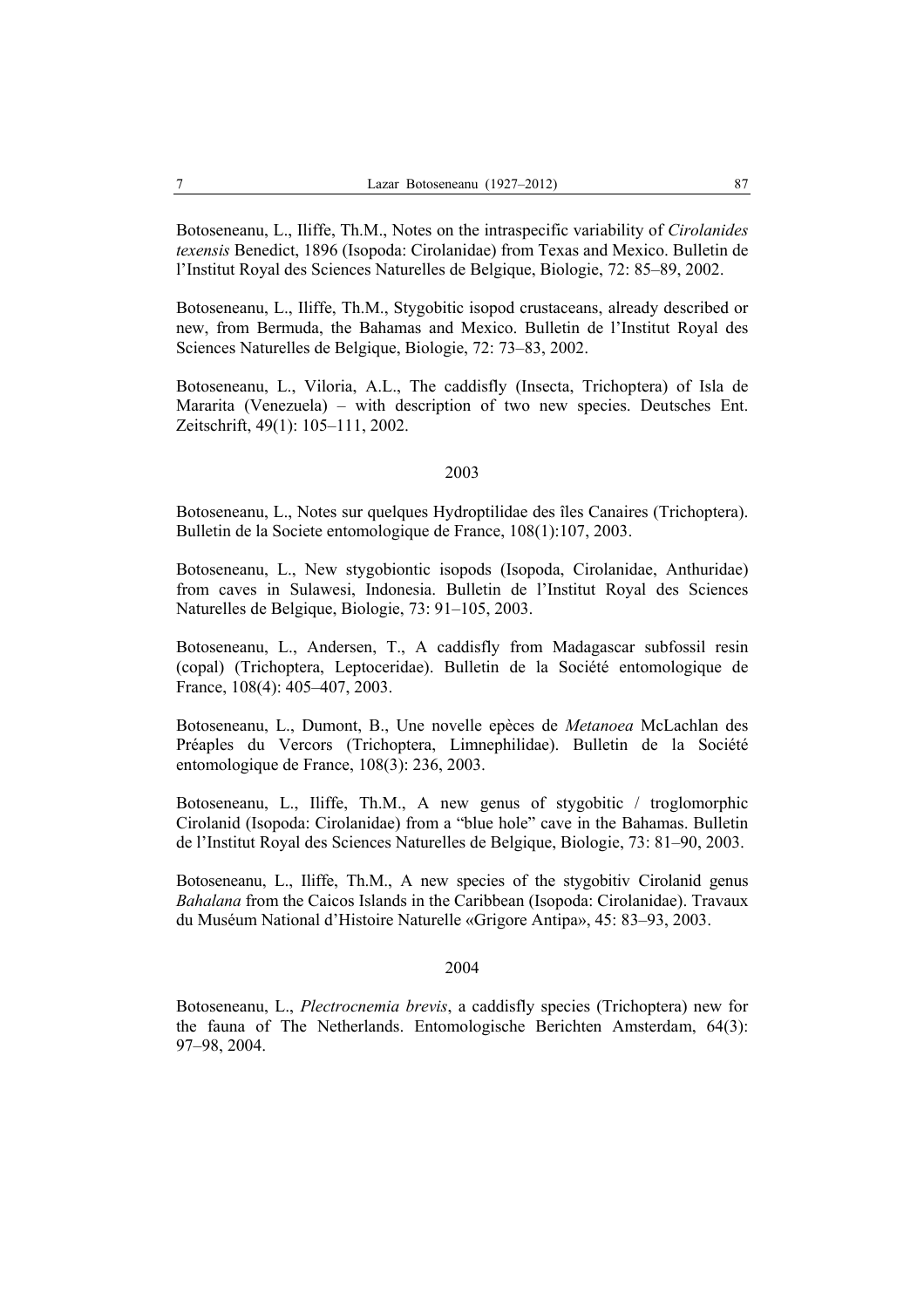Botoseneanu, L., Western Palaearctic trichopterological miscellanea (Insecta: Trichoptera). Bulletin de l'Institut Royal des Sciences Naturelles de Belgique, Biologie, 46: 161–179, 2004.

Botoseneanu, L., Giudicelli, J., Discovery in the Alps of Provence (France) of a new taxon in the entirely parthenogenetic superspecies *Apatania muliebris* (Trichoptera: Apataniidae). Rev. Suisse Zool., 111(4): 707–713, 2004.

Botoseneanu, L., Giudicelli, J., Contributions to the knowledge of the fauna of caddisflies (Insecta: Trichoptera) from south-east France, with description of new taxa. Journal of Limnology, 40(1): 15–32, 2004.

Botoseneanu, L., Vos, R. de, Two new species of *Anisocentropus* McLachlan, 1863 from Indonesian New Guinea (Papua) (Trichoptera: Calamoceratidae), and a contribution to the knowledge of a third one. Bulletin van het Koninklijk Belgisch Instituut van Natuurwetenschappen, 74: 5–9, 2004.

## 2005

Botoseneanu, L., Interesting Trichoptera from The Netherlands in the collection of the Zoological Museum Amsterdam. Entomologische Berichten Amsterdam, 65(1), 17–20, 2005.

Botoseneanu, L., Book review "G.B. Wiggins – Caddisflies – The underwater architects" Braueria (Lunz am See), 32, 12, 2005.

Botoseneanu, L., Thomas, A., Nouvelles contributions à la connaissance des Trichoptères de Martinique, avec description de deux espèces nouvelles (Trichoptera). Ephemera, 6(1): 33–58, 2005.

## 2006

Botoseneanu, L., Gonzalez, M.A., Un difficile problème de taxonomie: les *Micrasema* (Trichoptera: Brachycentridae) des eaux courantes de la Péninsule Ibérique et des Pyrénées. Annales de la Société Entomologique de France, 42(1): 119–127, 2006.

Botoseneanu, L., Iliffe, Th.M., A new species of stygobitic Cirolanid (Isopoda: Cirolanidae) from an anchialine cave on Abaco, the Bahamas. Bulletin de l'Institut Royal des Sciences Naturelles de Belgique, Biologie, 76: 27–31, 2006.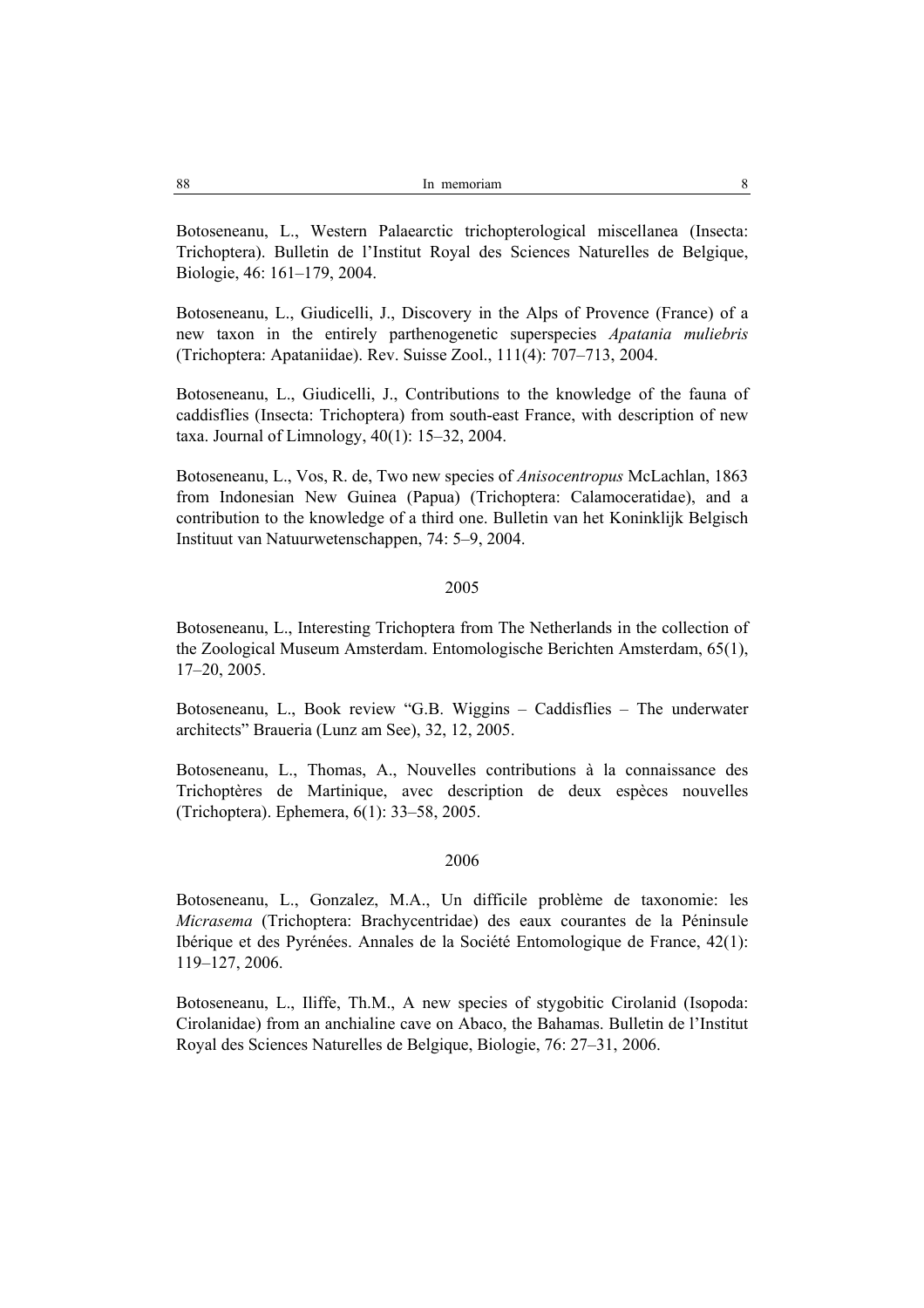Botoseneanu, L., Vos, R. de, A conspicuous new caddisfly species (Trichoptera: Philopotamidae) from Papua (Indonesian New Guinea). Bulletin van het Koninklijk Belgisch Instituut van Natuurwetenschappen, 76: 135–140, 2006.

Iliffe, Th.M., Botoseneanu, L., The remarkable diversity of subterranean Cirolanidae (Crustacea: Isopoda) in the peri-Caribbean and Mexican Realm. Bulletin de l'Institut Royal des Sciences Naturelles de Belgique, Biologie, 76: 5– 26, 2006.

## 2007

Botoseneanu, L., Turks and Caicos Islands; Saint-Vincent; Barbados; Trinidad and Tobago; The Venezuelan Islands: Cayman Islands. Enciclopedia Biospeologica, 1A, 267–273, 2007.

Botoseneanu, L., Iliffe, Th.M., Discovery of a third stygobitic species of Gnathostenetroididae (Isopoda, Asellota), and additional information on some other stygobitic isopods (Cirolanidae) from the Caribbean. Subterranean Biology, 5:15–22, 2007.

Botoseneanu, L., Juberthie, C., Antigua, Bermuda. Enciclopedia Biospeologica, 1A, 135–137, 2007.

Botoseneanu, L., Juberthie, C., Republique Dominicaine. Enciclopedia Biospeologica, 1A, 191–197, 2007.

Botoseneanu, L., Strinati, P., Netherlands Antilles Leeward Group: Aruba, Bonaire, Curaçao. Enciclopedia Biospeologica, 1A, 243–248, 2007.

Bakalowicz, M., Botoseneanu, L. Haiti. Encyclopedia Biospeologica, 1A, 217– 223, 2007.

Juberthie, C., Botoseneanu, L., Anguilla, Enciclopedia Biospeologica, 1 A, 131–134, 2007.

## 2008

Botoseneanu, L., A new species of *Cyathura* (sg. *Stygocyathura*) from a Mexican cave, with notes on *C. (S.) sbordonii* Argano, 1971 (Isopoda: Anthuridea), Subterranean Biology, 6: 17–21, 2008.